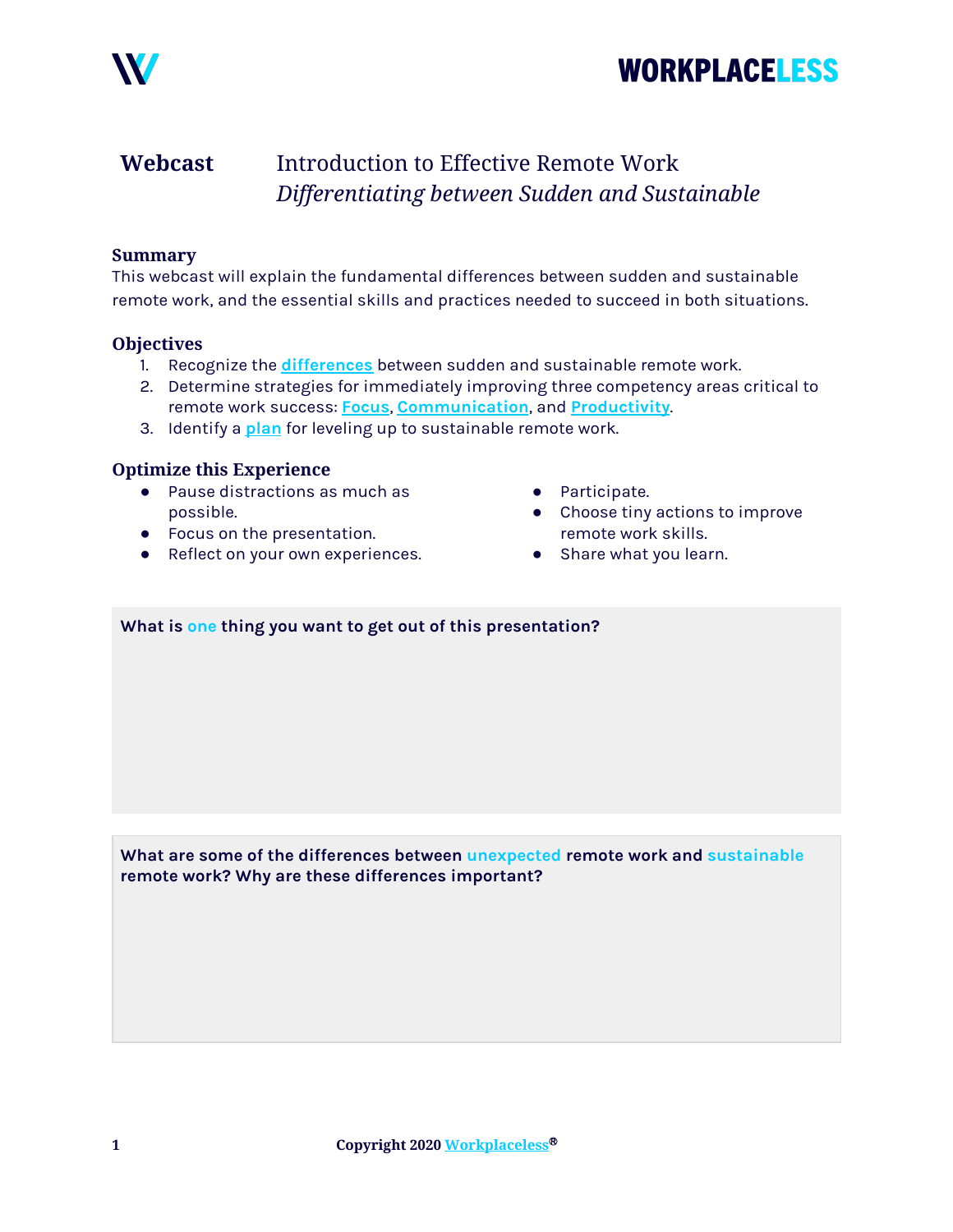





## <span id="page-1-0"></span>How do I focus when there's so much going on?

| <b>Remote Work Competency</b> | <b>Definition</b>                                                                                |
|-------------------------------|--------------------------------------------------------------------------------------------------|
| Focus                         | Ability to focus attention in a distributed environment,<br>among distributed tasks and demands. |

### What's on your mind right now?

What are your biggest challenges when trying to focus?

### One Tiny Action (#OTA)

| What's one thing you can do today to<br>improve your focus? | What's one thing you can do today to help<br>others improve their focus? |
|-------------------------------------------------------------|--------------------------------------------------------------------------|
|                                                             |                                                                          |
|                                                             |                                                                          |
|                                                             |                                                                          |



Level Up: Create a Boundaries Agreement

2 Copyright 2020 [Workplaceless](http://www.workplaceless.com/)®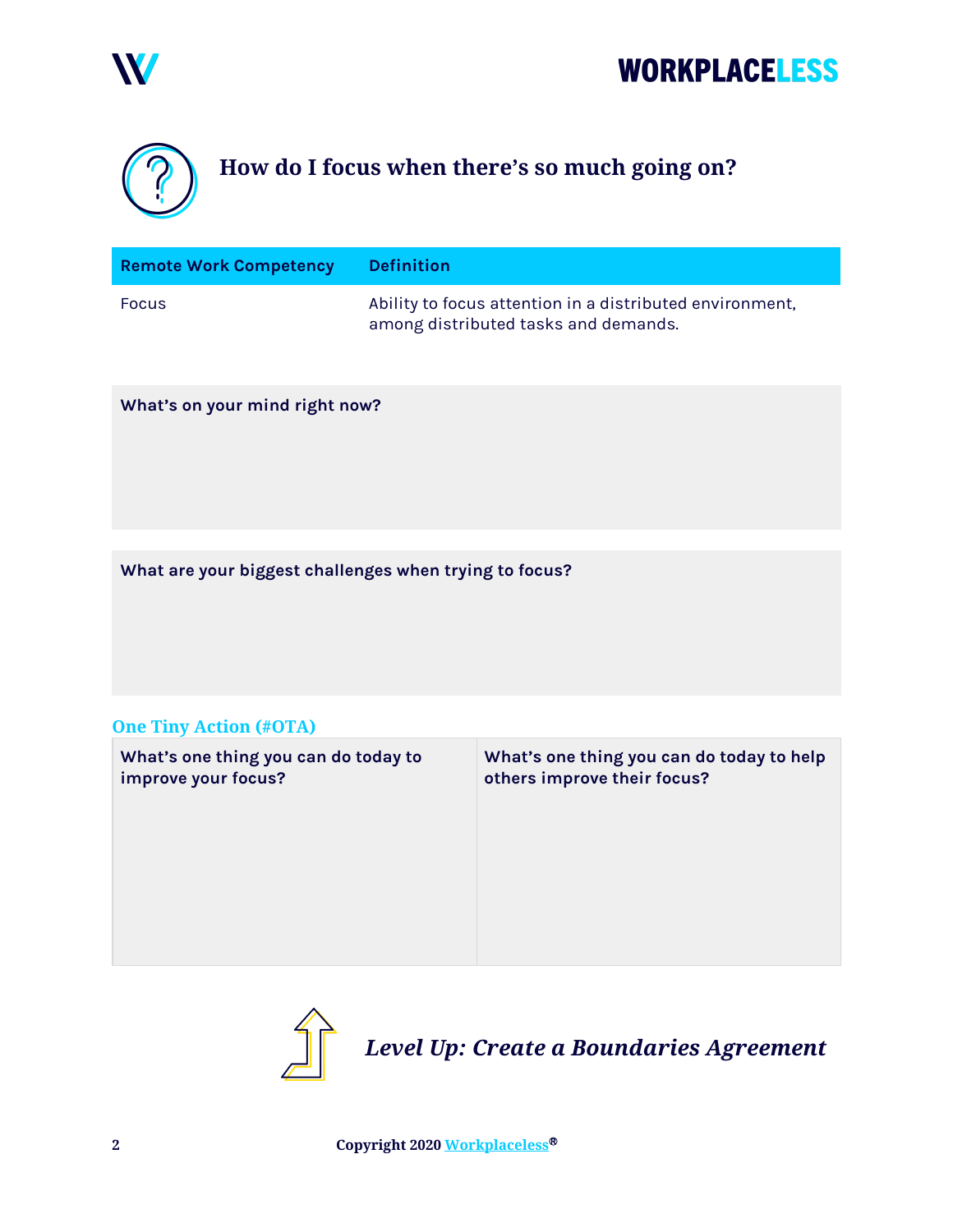

# **WORKPLACELESS**

<span id="page-2-0"></span>

| <b>Remote Work Competency</b>               | <b>Definition</b>                                                                                                                                             |
|---------------------------------------------|---------------------------------------------------------------------------------------------------------------------------------------------------------------|
| Communication                               | Ability to effectively interpret and convey messages in all<br>modes (interpretive, presentational, interpersonal), both<br>synchronously and asynchronously. |
| Channel & Mode Switching                    | Ability to choose appropriate communication channels in a<br>remote setting.                                                                                  |
| What channels do you use for communication? |                                                                                                                                                               |

What are your biggest challenges when communicating?

## One Tiny Action (#OTA)

| What's one thing you can do today to<br>improve your communication? | What's one thing you can do today to<br>support others in improving<br>communication? |
|---------------------------------------------------------------------|---------------------------------------------------------------------------------------|
|                                                                     |                                                                                       |



3 Copyright 2020 [Workplaceless](http://www.workplaceless.com/)®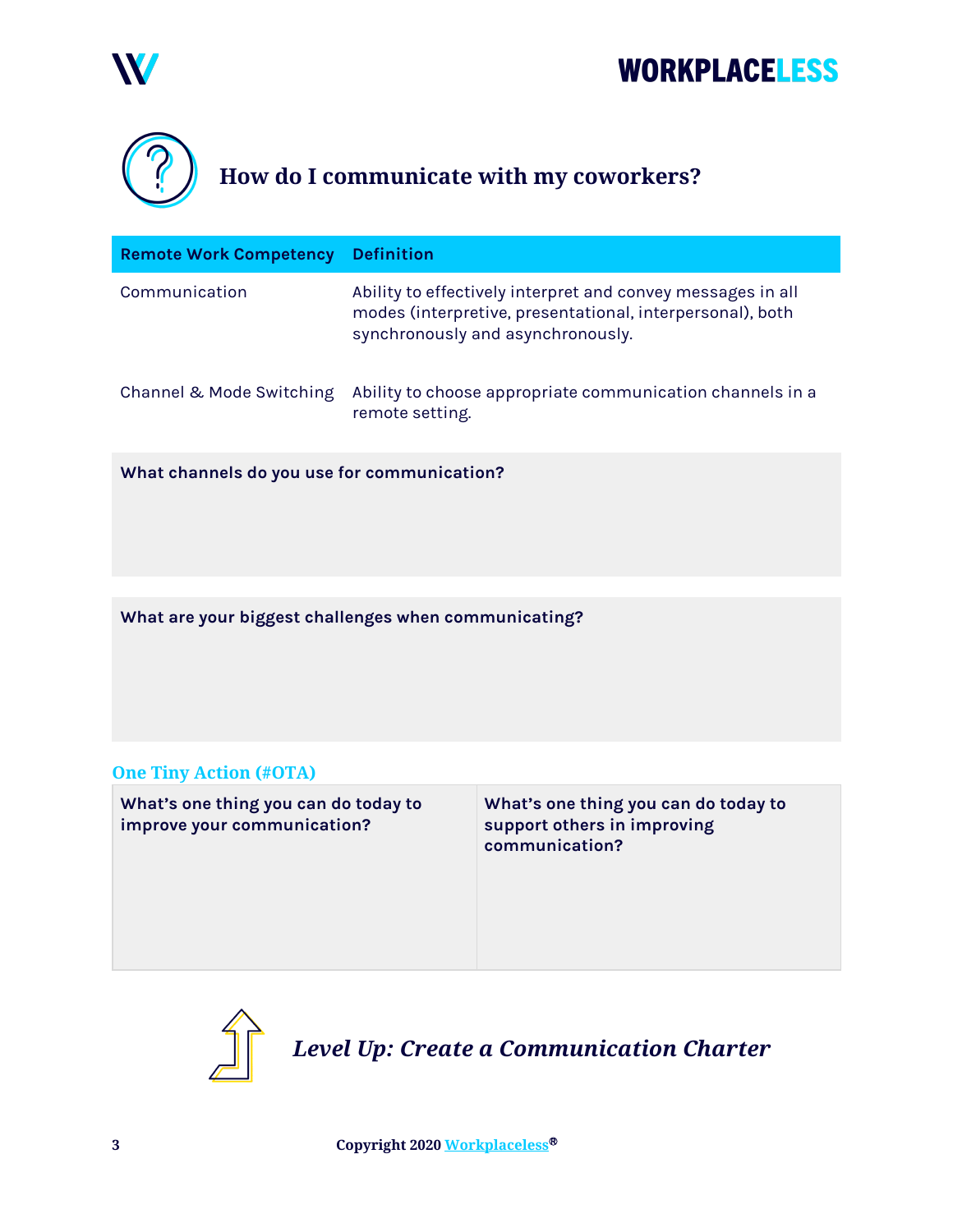

# **WORKPLACELESS**



## <span id="page-3-0"></span>How am I going to get my work done at home?

| <b>Remote Work Competency</b> | <b>Definition</b>                                                                                             |
|-------------------------------|---------------------------------------------------------------------------------------------------------------|
| Productivity                  | Ability to comprehend and meet expectations for<br>performance and productivity in a distributed environment. |
| Autonomy                      | Ability to proactively carry out work and communication<br>using critical thinking and problem-solving.       |

How is your performance measured?

What are your biggest challenges when it comes to productivity?

## One Tiny Action (#OTA)

| What's one thing you can do today to<br>improve your productivity? | What's one thing you can do today to<br>support others in improving productivity? |
|--------------------------------------------------------------------|-----------------------------------------------------------------------------------|
|                                                                    |                                                                                   |
|                                                                    |                                                                                   |
|                                                                    |                                                                                   |



4 Copyright 2020 [Workplaceless](http://www.workplaceless.com/)®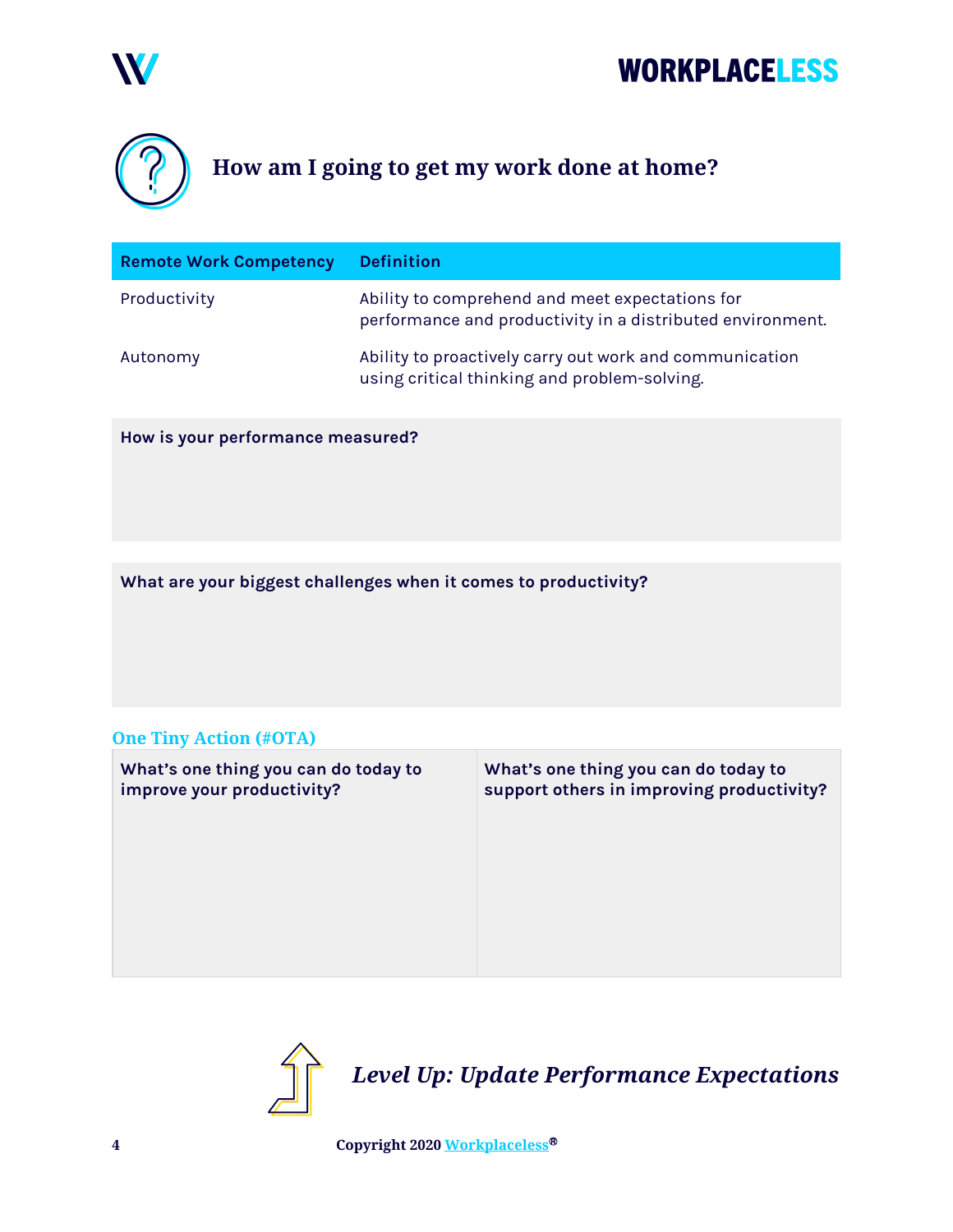



<span id="page-4-0"></span>

Which of these areas do you think your company needs to address the most in order to support sustainable remote work?

MINDSET

INFRASTRUCTURE

EDUCATION

## One Tiny Action (#OTA)

| What's one thing you can do today to<br>move toward sustainable remote work? | What's one thing you can do today to<br>support others in moving toward<br>sustainable remote work? |
|------------------------------------------------------------------------------|-----------------------------------------------------------------------------------------------------|
|                                                                              |                                                                                                     |